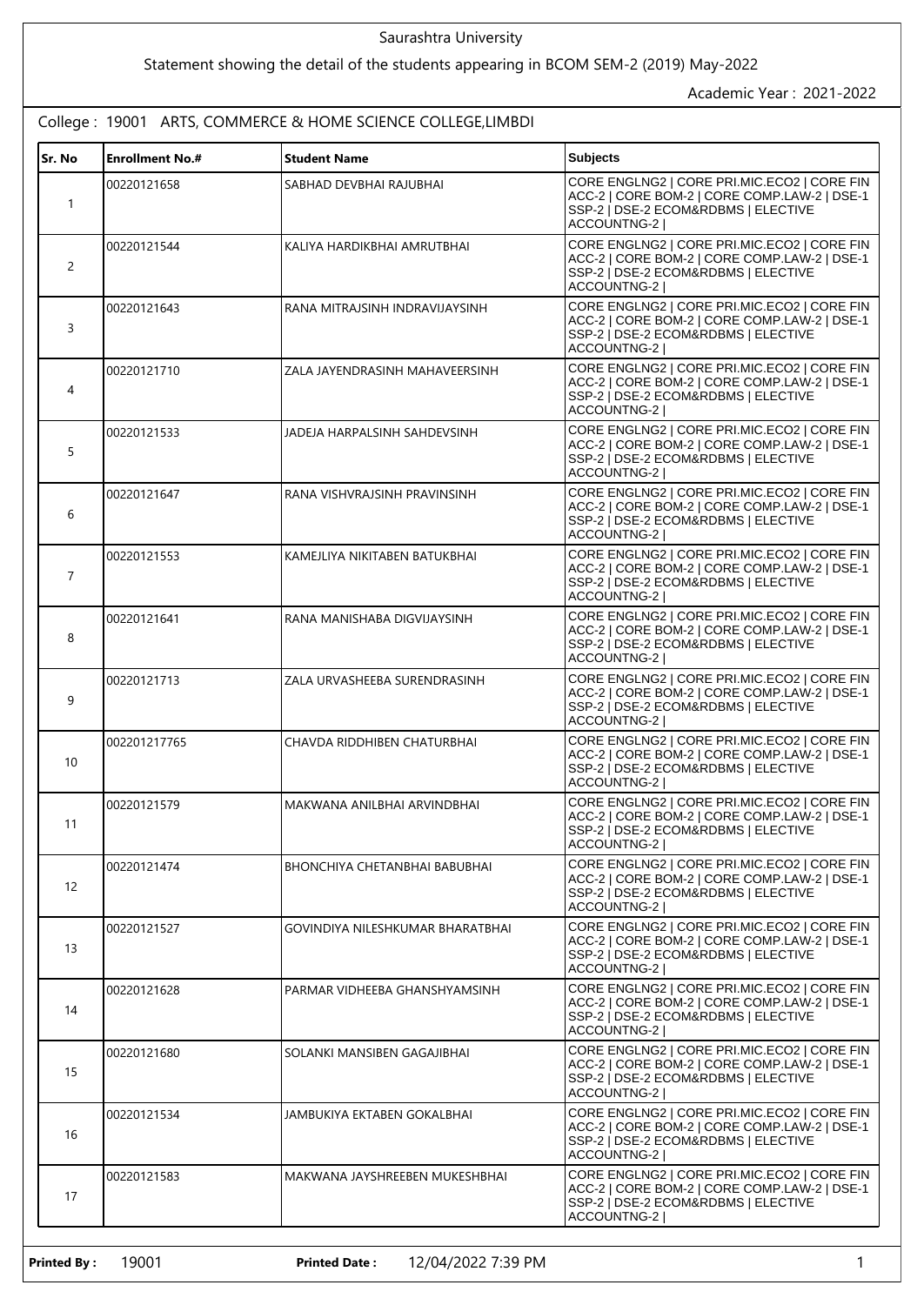|    |             | Saurashtra University<br>Statement showing the detail of the students appearing in BCOM SEM-2 (2019) May-2022 |                                                                                                                                                   |
|----|-------------|---------------------------------------------------------------------------------------------------------------|---------------------------------------------------------------------------------------------------------------------------------------------------|
|    |             |                                                                                                               | Academic Year: 2021-2022                                                                                                                          |
| 18 | 00220121541 | JOGRANA MANUBHAI KANUBHAI                                                                                     | CORE ENGLNG2   CORE PRI.MIC.ECO2   CORE FIN<br>ACC-2   CORE BOM-2   CORE COMP.LAW-2   DSE-1<br>SSP-2   DSE-2 ECOM&RDBMS   ELECTIVE<br>ACCOUNTNG-2 |
| 19 | 00220121626 | PARMAR PRATIKBHAI ASHOKKUMAR                                                                                  | CORE ENGLNG2   CORE PRI.MIC.ECO2   CORE FIN<br>ACC-2   CORE BOM-2   CORE COMP.LAW-2   DSE-1<br>SSP-2   DSE-2 ECOM&RDBMS   ELECTIVE<br>ACCOUNTNG-2 |
| 20 | 00220121664 | SAMALIYA NITINBHAI JASABHAI                                                                                   | CORE ENGLNG2   CORE PRI.MIC.ECO2   CORE FIN<br>ACC-2   CORE BOM-2   CORE COMP.LAW-2   DSE-1<br>SSP-2   DSE-2 ECOM&RDBMS   ELECTIVE<br>ACCOUNTNG-2 |
| 21 | 00220121646 | RANA VISHVJITSINH RANJITSINH                                                                                  | CORE ENGLNG2   CORE PRI.MIC.ECO2   CORE FIN<br>ACC-2   CORE BOM-2   CORE COMP.LAW-2   DSE-1<br>SSP-2   DSE-2 ECOM&RDBMS   ELECTIVE<br>ACCOUNTNG-2 |
| 22 | 00220121709 | ZALA DIGRAJSINH MAHENDRASINH                                                                                  | CORE ENGLNG2   CORE PRI.MIC.ECO2   CORE FIN<br>ACC-2   CORE BOM-2   CORE COMP.LAW-2   DSE-1<br>SSP-2   DSE-2 ECOM&RDBMS   ELECTIVE<br>ACCOUNTNG-2 |
| 23 | 00220121707 | ZALA DHRUVRAJSINH BHAGIRATHSINH                                                                               | CORE ENGLNG2   CORE PRI.MIC.ECO2   CORE FIN<br>ACC-2   CORE BOM-2   CORE COMP.LAW-2   DSE-1<br>SSP-2   DSE-2 ECOM&RDBMS   ELECTIVE<br>ACCOUNTNG-2 |
| 24 | 00220121546 | KALIYA KAMLESHBHAI HARESHBHAI                                                                                 | CORE ENGLNG2   CORE PRI.MIC.ECO2   CORE FIN<br>ACC-2   CORE BOM-2   CORE COMP.LAW-2   DSE-1<br>SSP-2   DSE-2 ECOM&RDBMS   ELECTIVE<br>ACCOUNTNG-2 |
| 25 | 00220121595 | MENIYA RONAKBEN GAMBHUBHAI                                                                                    | CORE ENGLNG2   CORE PRI.MIC.ECO2   CORE FIN<br>ACC-2   CORE BOM-2   CORE COMP.LAW-2   DSE-1<br>SSP-2   DSE-2 ECOM&RDBMS   ELECTIVE<br>ACCOUNTNG-2 |
| 26 | 00220121694 | VAGHELA YUVRAJBHAI ATISUKHBHAI                                                                                | CORE ENGLNG2   CORE PRI.MIC.ECO2   CORE FIN<br>ACC-2   CORE BOM-2   CORE COMP.LAW-2   DSE-1<br>SSP-2   DSE-2 ECOM&RDBMS   ELECTIVE<br>ACCOUNTNG-2 |
| 27 | 00220121712 | ZALA SANDHYABA DHARMENDRASINH                                                                                 | CORE ENGLNG2   CORE PRI.MIC.ECO2   CORE FIN<br>ACC-2   CORE BOM-2   CORE COMP.LAW-2   DSE-1<br>SSP-2   DSE-2 ECOM&RDBMS   ELECTIVE<br>ACCOUNTNG-2 |
| 28 | 00220121498 | DAYANI SHANKARBHAI MANSUKHBHAI                                                                                | CORE ENGLNG2   CORE PRI.MIC.ECO2   CORE FIN<br>ACC-2   CORE BOM-2   CORE COMP.LAW-2   DSE-1<br>SSP-2   DSE-2 ECOM&RDBMS   ELECTIVE<br>ACCOUNTNG-2 |
| 29 | 00220121673 | SARVAIYA MAHESH THOBHANBHAI                                                                                   | CORE ENGLNG2   CORE PRI.MIC.ECO2   CORE FIN<br>ACC-2   CORE BOM-2   CORE COMP.LAW-2   DSE-1<br>SSP-2   DSE-2 ECOM&RDBMS   ELECTIVE<br>ACCOUNTNG-2 |
| 30 | 00220121599 | METALIYA HETALBEN BHAILALBHAI                                                                                 | CORE ENGLNG2   CORE PRI.MIC.ECO2   CORE FIN<br>ACC-2   CORE BOM-2   CORE COMP.LAW-2   DSE-1<br>SSP-2   DSE-2 ECOM&RDBMS   ELECTIVE<br>ACCOUNTNG-2 |
| 31 | 00220121485 | CHAVDA HARDIK PRABHUBHAI                                                                                      | CORE ENGLNG2   CORE PRI.MIC.ECO2   CORE FIN<br>ACC-2   CORE BOM-2   CORE COMP.LAW-2   DSE-1<br>SSP-2   DSE-2 ECOM&RDBMS   ELECTIVE<br>ACCOUNTNG-2 |
| 32 | 00220121696 | VANALIYA NILAMBEN VIPULBHAI                                                                                   | CORE ENGLNG2   CORE PRI.MIC.ECO2   CORE FIN<br>ACC-2   CORE BOM-2   CORE COMP.LAW-2   DSE-1<br>SSP-2   DSE-2 ECOM&RDBMS   ELECTIVE<br>ACCOUNTNG-2 |
| 33 | 00220121695 | VANALIYA ALPESHBHAI JAGADISHBHAI                                                                              | CORE ENGLNG2   CORE PRI.MIC.ECO2   CORE FIN<br>ACC-2   CORE BOM-2   CORE COMP.LAW-2   DSE-1<br>SSP-2   DSE-2 ECOM&RDBMS   ELECTIVE<br>ACCOUNTNG-2 |
| 34 | 00220121698 | VANANI SHITALBEN RAMSANGBHAI                                                                                  | CORE ENGLNG2   CORE PRI.MIC.ECO2   CORE FIN<br>ACC-2   CORE BOM-2   CORE COMP.LAW-2   DSE-1<br>SSP-2   DSE-2 ECOM&RDBMS   ELECTIVE<br>ACCOUNTNG-2 |
| 35 | 00220121457 | ANIYALIYA KAJALBEN BHUPATBHAI                                                                                 | CORE ENGLNG2   CORE PRI.MIC.ECO2   CORE FIN<br>ACC-2   CORE BOM-2   CORE COMP.LAW-2   DSE-1<br>SSP-2   DSE-2 ECOM&RDBMS   ELECTIVE<br>ACCOUNTNG-2 |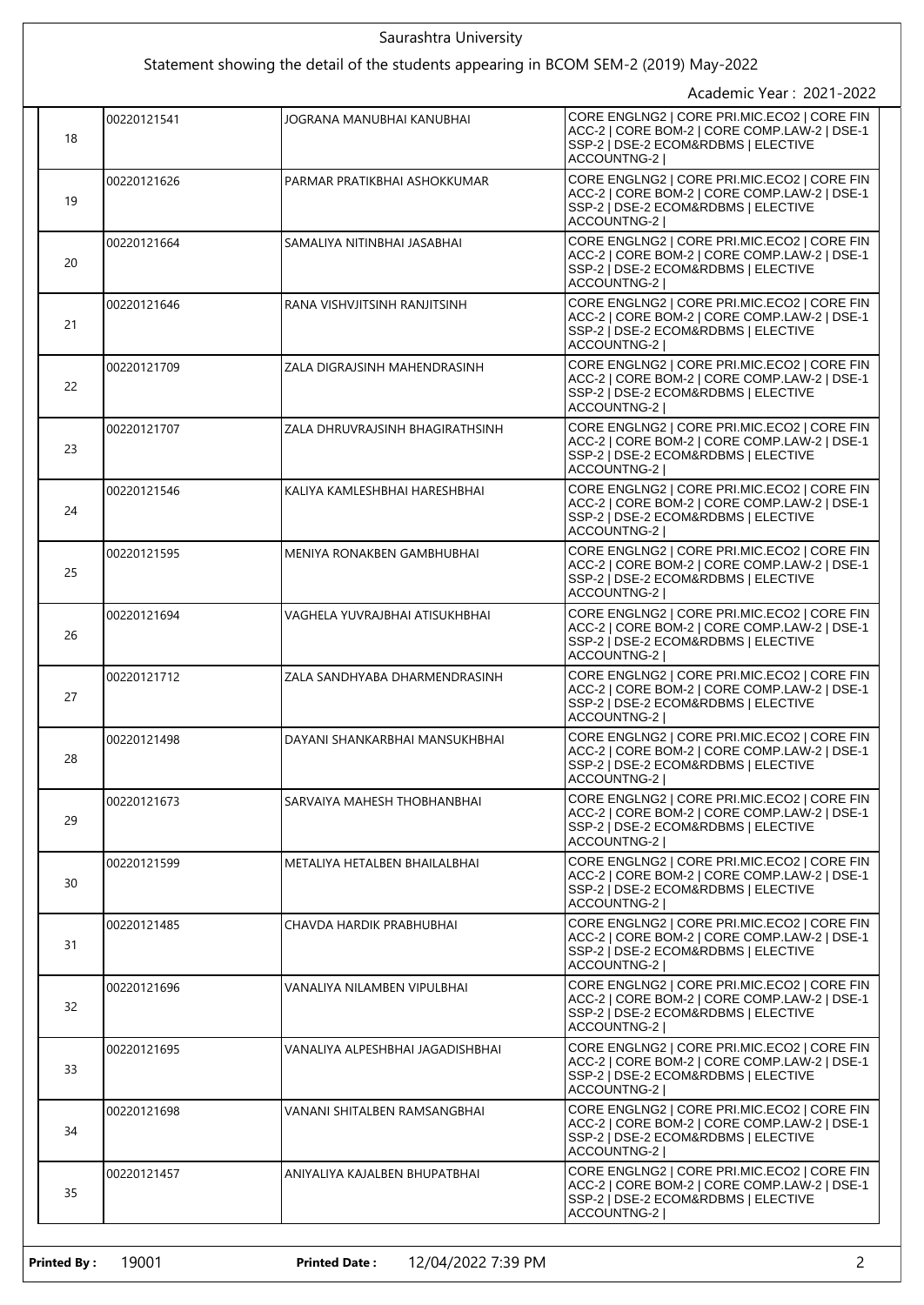|    |             | Saurashtra University<br>Statement showing the detail of the students appearing in BCOM SEM-2 (2019) May-2022 |                                                                                                                                                    |
|----|-------------|---------------------------------------------------------------------------------------------------------------|----------------------------------------------------------------------------------------------------------------------------------------------------|
|    |             |                                                                                                               | Academic Year: 2021-2022                                                                                                                           |
| 36 | 00220121649 | RATHOD AMITKUMAR DINESHBHAI                                                                                   | CORE ENGLNG2   CORE PRI.MIC.ECO2   CORE FIN<br>ACC-2   CORE BOM-2   CORE COMP.LAW-2   DSE-1<br>SSP-2   DSE-2 ECOM&RDBMS   ELECTIVE<br>ACCOUNTNG-2  |
| 37 | 00220121518 | GAMI ALPESHKUMAR RAMESHBHAI                                                                                   | CORE ENGLNG2   CORE PRI.MIC.ECO2   CORE FIN<br>ACC-2   CORE BOM-2   CORE COMP.LAW-2   DSE-1<br>SSP-2   DSE-2 ECOM&RDBMS   ELECTIVE<br>ACCOUNTNG-2  |
| 38 | 00220121487 | CHAVDA LAXMIBEN JAYESHBHAI                                                                                    | CORE ENGLNG2   CORE PRI.MIC.ECO2   CORE FIN<br>ACC-2   CORE BOM-2   CORE COMP.LAW-2   DSE-1<br>SSP-2   DSE-2 ECOM&RDBMS   ELECTIVE<br>ACCOUNTNG-2  |
| 39 | 00220121529 | GUNDIYA YUVRAJBHAI DHIRUBHAI                                                                                  | CORE ENGLNG2   CORE PRI.MIC.ECO2   CORE FIN<br>ACC-2   CORE BOM-2   CORE COMP.LAW-2   DSE-1<br>SSP-2   DSE-2 ECOM&RDBMS   ELECTIVE<br>ACCOUNTNG-2  |
| 40 | 00220121574 | LIMBADIYA VIJAYBHAI RASIKBHAI                                                                                 | CORE ENGLNG2   CORE PRI.MIC.ECO2   CORE FIN<br>ACC-2   CORE BOM-2   CORE COMP.LAW-2   DSE-1<br>SSP-2   DSE-2 ECOM&RDBMS   ELECTIVE<br>ACCOUNTNG-21 |
| 41 | 00220121589 | MEMAKIYA RAHULBHAI BABUBHAI                                                                                   | CORE ENGLNG2   CORE PRI.MIC.ECO2   CORE FIN<br>ACC-2   CORE BOM-2   CORE COMP.LAW-2   DSE-1<br>SSP-2   DSE-2 ECOM&RDBMS   ELECTIVE<br>ACCOUNTNG-2  |
| 42 | 00220121607 | MITHAPARA RAHULBHAI NARANBHAI                                                                                 | CORE ENGLNG2   CORE PRI.MIC.ECO2   CORE FIN<br>ACC-2   CORE BOM-2   CORE COMP.LAW-2   DSE-1<br>SSP-2   DSE-2 ECOM&RDBMS   ELECTIVE<br>ACCOUNTNG-2  |
| 43 | 00220121701 | VATUKIYA HITESH DHIRUBHAI                                                                                     | CORE ENGLNG2   CORE PRI.MIC.ECO2   CORE FIN<br>ACC-2   CORE BOM-2   CORE COMP.LAW-2   DSE-1<br>SSP-2   DSE-2 ECOM&RDBMS   ELECTIVE<br>ACCOUNTNG-2  |
| 44 | 00220121632 | PARNALIYA PRUTHVIRAJ DEVRAJBHAI                                                                               | CORE ENGLNG2   CORE PRI.MIC.ECO2   CORE FIN<br>ACC-2   CORE BOM-2   CORE COMP.LAW-2   DSE-1<br>SSP-2   DSE-2 ECOM&RDBMS   ELECTIVE<br>ACCOUNTNG-2  |
| 45 | 00220121615 | PANDAYANI CHETANBHAI RAJUBHAI                                                                                 | CORE ENGLNG2   CORE PRI.MIC.ECO2   CORE FIN<br>ACC-2   CORE BOM-2   CORE COMP.LAW-2   DSE-1<br>SSP-2   DSE-2 ECOM&RDBMS   ELECTIVE<br>ACCOUNTNG-2  |
| 46 | 00220121504 | DHARJIYA AJAYBHAI BHARATBHAI                                                                                  | CORE ENGLNG2   CORE PRI.MIC.ECO2   CORE FIN<br>ACC-2   CORE BOM-2   CORE COMP.LAW-2   DSE-1<br>SSP-2   DSE-2 ECOM&RDBMS   ELECTIVE<br>ACCOUNTNG-2  |
| 47 | 00220121721 | ZARMARIYA ARAVINDBHAI RAMESHBHAI                                                                              | CORE ENGLNG2   CORE PRI.MIC.ECO2   CORE FIN<br>ACC-2   CORE BOM-2   CORE COMP.LAW-2   DSE-1<br>SSP-2   DSE-2 ECOM&RDBMS   ELECTIVE<br>ACCOUNTNG-2  |
| 48 | 00220121720 | ZARAMARIYA JAYPALBHAI BHUPATBHAI                                                                              | CORE ENGLNG2   CORE PRI.MIC.ECO2   CORE FIN<br>ACC-2   CORE BOM-2   CORE COMP.LAW-2   DSE-1<br>SSP-2   DSE-2 ECOM&RDBMS   ELECTIVE<br>ACCOUNTNG-2  |
| 49 | 00220121547 | KALIYA RAHULBHAI CHANDUBHAI                                                                                   | CORE ENGLNG2   CORE PRI.MIC.ECO2   CORE FIN<br>ACC-2   CORE BOM-2   CORE COMP.LAW-2   DSE-1<br>SSP-2   DSE-2 ECOM&RDBMS   ELECTIVE<br>ACCOUNTNG-2  |
| 50 | 00220121481 | CHAUHAN LAKHAMANBHAI BHUDARBHAI                                                                               | CORE ENGLNG2   CORE PRI.MIC.ECO2   CORE FIN<br>ACC-2   CORE BOM-2   CORE COMP.LAW-2   DSE-1<br>SSP-2   DSE-2 ECOM&RDBMS   ELECTIVE<br>ACCOUNTNG-2  |
| 51 | 00220121507 | DHARJIYA MONTU KANJIBHAI                                                                                      | CORE ENGLNG2   CORE PRI.MIC.ECO2   CORE FIN<br>ACC-2   CORE BOM-2   CORE COMP.LAW-2   DSE-1<br>SSP-2   DSE-2 ECOM&RDBMS   ELECTIVE<br>ACCOUNTNG-2  |
| 52 | 00220121676 | SHEKH DARSHANKUMAR RAJESHBHAI                                                                                 | CORE ENGLNG2   CORE PRI.MIC.ECO2   CORE FIN<br>ACC-2   CORE BOM-2   CORE COMP.LAW-2   DSE-1<br>SSP-2   DSE-2 ECOM&RDBMS   ELECTIVE<br>ACCOUNTNG-2  |
| 53 | 00220121511 | GABU AMIT SANJAYBHAI                                                                                          | CORE ENGLNG2   CORE PRI.MIC.ECO2   CORE FIN<br>ACC-2   CORE BOM-2   CORE COMP.LAW-2   DSE-1<br>SSP-2   DSE-2 ECOM&RDBMS   ELECTIVE<br>ACCOUNTNG-2  |

**Printed By :** 19001 **Printed Date :** 12/04/2022 7:39 PM 3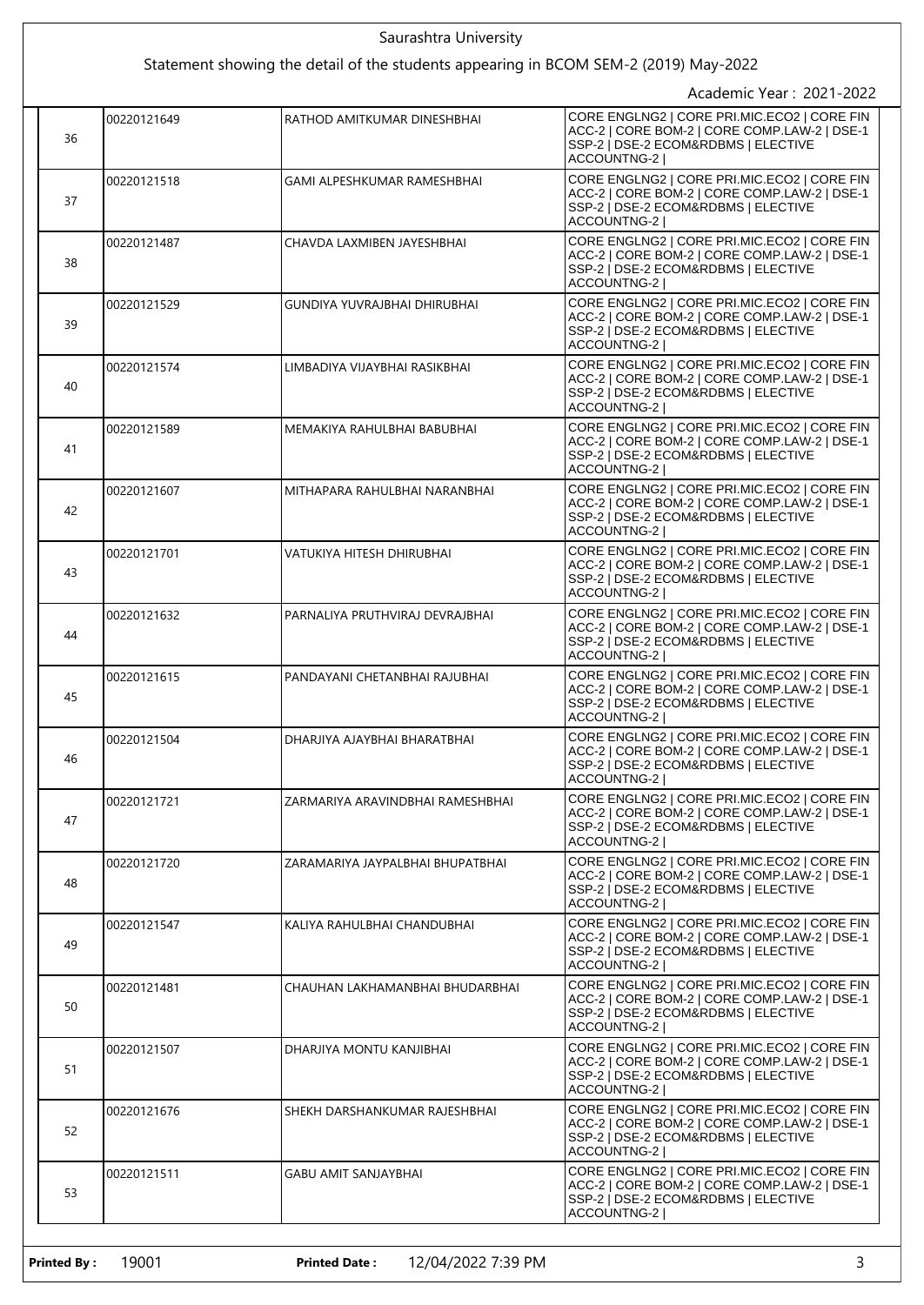|    |             | Saurashtra University                                                                |                                                                                                                                                              |
|----|-------------|--------------------------------------------------------------------------------------|--------------------------------------------------------------------------------------------------------------------------------------------------------------|
|    |             | Statement showing the detail of the students appearing in BCOM SEM-2 (2019) May-2022 | Academic Year: 2021-2022                                                                                                                                     |
| 54 | 00220121538 | JAMOD ROHITBHAI MERAMBHAI                                                            | CORE ENGLNG2   CORE PRI.MIC.ECO2   CORE FIN<br>ACC-2   CORE BOM-2   CORE COMP.LAW-2   DSE-1<br>SSP-2   DSE-2 ECOM&RDBMS   ELECTIVE<br>ACCOUNTNG-2            |
| 55 | 00220121727 | PARALIYA BUDHABHAI ARJANBHAI                                                         | CORE ENGLNG2   CORE PRI.MIC.ECO2   CORE FIN<br>ACC-2   CORE BOM-2   CORE COMP.LAW-2   DSE-1<br>SSP-2   DSE-2 ECOM&RDBMS   ELECTIVE<br>ACCOUNTNG-2            |
| 56 | 00220121605 | MIR HARSHABEN CHHELABHAI                                                             | CORE ENGLNG2   CORE PRI.MIC.ECO2   CORE FIN<br>ACC-2   CORE BOM-2   CORE COMP.LAW-2   DSE-1<br>SSP-2   DSE-2 ECOM&RDBMS   ELECTIVE BUS<br>MNG-2              |
| 57 | 00220121495 | DANGAR BHAVANBHAI JINABHAI                                                           | CORE ENGLNG2   CORE PRI.MIC.ECO2   CORE FIN<br>ACC-2   CORE BOM-2   CORE COMP.LAW-2   DSE-1<br>SSP-2   DSE-2 ECOM&RDBMS   ELECTIVE BUS<br>$MNG-2$            |
| 58 | 00220121690 | VADEKHANIYA JIGNESBHAI PRAVINBHAI                                                    | CORE ENGLNG2   CORE PRI.MIC.ECO2   CORE FIN<br>ACC-2   CORE BOM-2   CORE COMP.LAW-2   DSE-1<br>SSP-2   DSE-2 ECOM&RDBMS   ELECTIVE BUS<br>$MNG-2$            |
| 59 | 00220121593 | MENIYA MANISH BHUPATBHAI                                                             | CORE ENGLNG2   CORE PRI.MIC.ECO2   CORE FIN<br>ACC-2   CORE BOM-2   CORE COMP.LAW-2   DSE-1<br>SSP-2   DSE-2 ECOM&RDBMS   ELECTIVE BUS<br>MNG-2 <sup>1</sup> |
| 60 | 00220121525 | GOHIL JAYPALBHAI RAJESHBHAI                                                          | CORE ENGLNG2   CORE PRI.MIC.ECO2   CORE FIN<br>ACC-2   CORE BOM-2   CORE COMP.LAW-2   DSE-1<br>SSP-2   DSE-2 ECOM&RDBMS   ELECTIVE BUS<br>$MNG-2$            |
| 61 | 00220121499 | DHARAJEEYA POOJABEN NARAYANBHAI                                                      | CORE ENGLNG2   CORE PRI.MIC.ECO2   CORE FIN<br>ACC-2   CORE BOM-2   CORE COMP.LAW-2   DSE-1<br>SSP-2   DSE-2 ECOM&RDBMS   ELECTIVE BUS<br>MNG-2              |
| 62 | 00220121455 | ALGOTAR MADHAVBHAI DEVSHIBHAI                                                        | CORE ENGLNG2   CORE PRI.MIC.ECO2   CORE FIN<br>ACC-2   CORE BOM-2   CORE COMP.LAW-2   DSE-1<br>SSP-2   DSE-2 ECOM&RDBMS   ELECTIVE BUS<br>MNG-2              |
| 63 | 00220121706 | ZALA AJAYSINH BHARATSINH                                                             | CORE ENGLNG2   CORE PRI.MIC.ECO2   CORE FIN<br>ACC-2   CORE BOM-2   CORE COMP.LAW-2   DSE-1<br>SSP-2   DSE-2 ECOM&RDBMS   ELECTIVE BUS<br>MNG-2              |
| 64 | 00220121515 | GABU NITINBHAI GELABHAI                                                              | CORE ENGLNG2   CORE PRI.MIC.ECO2   CORE FIN<br>ACC-2   CORE BOM-2   CORE COMP.LAW-2   DSE-1<br>SSP-2   DSE-2 ECOM&RDBMS   ELECTIVE BUS<br>$MNG-2$            |
| 65 | 00220121516 | GABU RANJITKUMAR HEMANTBHAI                                                          | CORE ENGLNG2   CORE PRI.MIC.ECO2   CORE FIN<br>ACC-2   CORE BOM-2   CORE COMP.LAW-2   DSE-1<br>SSP-2   DSE-2 ECOM&RDBMS   ELECTIVE BUS<br>MNG-2              |
| 66 | 00220121514 | GABU NAROTTAMBHAI HASMUKHBHAI                                                        | CORE ENGLNG2   CORE PRI.MIC.ECO2   CORE FIN<br>ACC-2   CORE BOM-2   CORE COMP.LAW-2   DSE-1<br>SSP-2   DSE-2 ECOM&RDBMS   ELECTIVE BUS<br>$MNG-2$            |
| 67 | 00220121715 | ZALA YASHPALSINH SURUBHA                                                             | CORE ENGLNG2   CORE PRI.MIC.ECO2   CORE FIN<br>ACC-2   CORE BOM-2   CORE COMP.LAW-2   DSE-1<br>SSP-2   DSE-2 ECOM&RDBMS   ELECTIVE BUS<br>$MNG-2$            |
| 68 | 00220121716 | ZALA YOGENDRASINH KIRITSINH                                                          | CORE ENGLNG2   CORE PRI.MIC.ECO2   CORE FIN<br>ACC-2   CORE BOM-2   CORE COMP.LAW-2   DSE-1<br>SSP-2   DSE-2 ECOM&RDBMS   ELECTIVE BUS<br>MNG-2              |
| 69 | 00220121640 | RANA MANDIPSINH ARAVINDSINH                                                          | CORE ENGLNG2   CORE PRI.MIC.ECO2   CORE FIN<br>ACC-2   CORE BOM-2   CORE COMP.LAW-2   DSE-1<br>SSP-2   DSE-2 ECOM&RDBMS   ELECTIVE BUS<br>$MNG-2$            |
| 70 | 00220121467 | BHARADIYA JAYDIPBHAI MUNNABHAI                                                       | CORE ENGLNG2   CORE PRI.MIC.ECO2   CORE FIN<br>ACC-2   CORE BOM-2   CORE COMP.LAW-2   DSE-1<br>SSP-2   DSE-2 ECOM&RDBMS   ELECTIVE BUS<br>$MNG-2$            |
| 71 | 00220121638 | RAGHAVANI VIJAYKUMAR BHIKHABHAI                                                      | CORE ENGLNG2   CORE PRI.MIC.ECO2   CORE FIN<br>ACC-2   CORE BOM-2   CORE COMP.LAW-2   DSE-1<br>SSP-2   DSE-2 ECOM&RDBMS   ELECTIVE BUS<br>MNG-2              |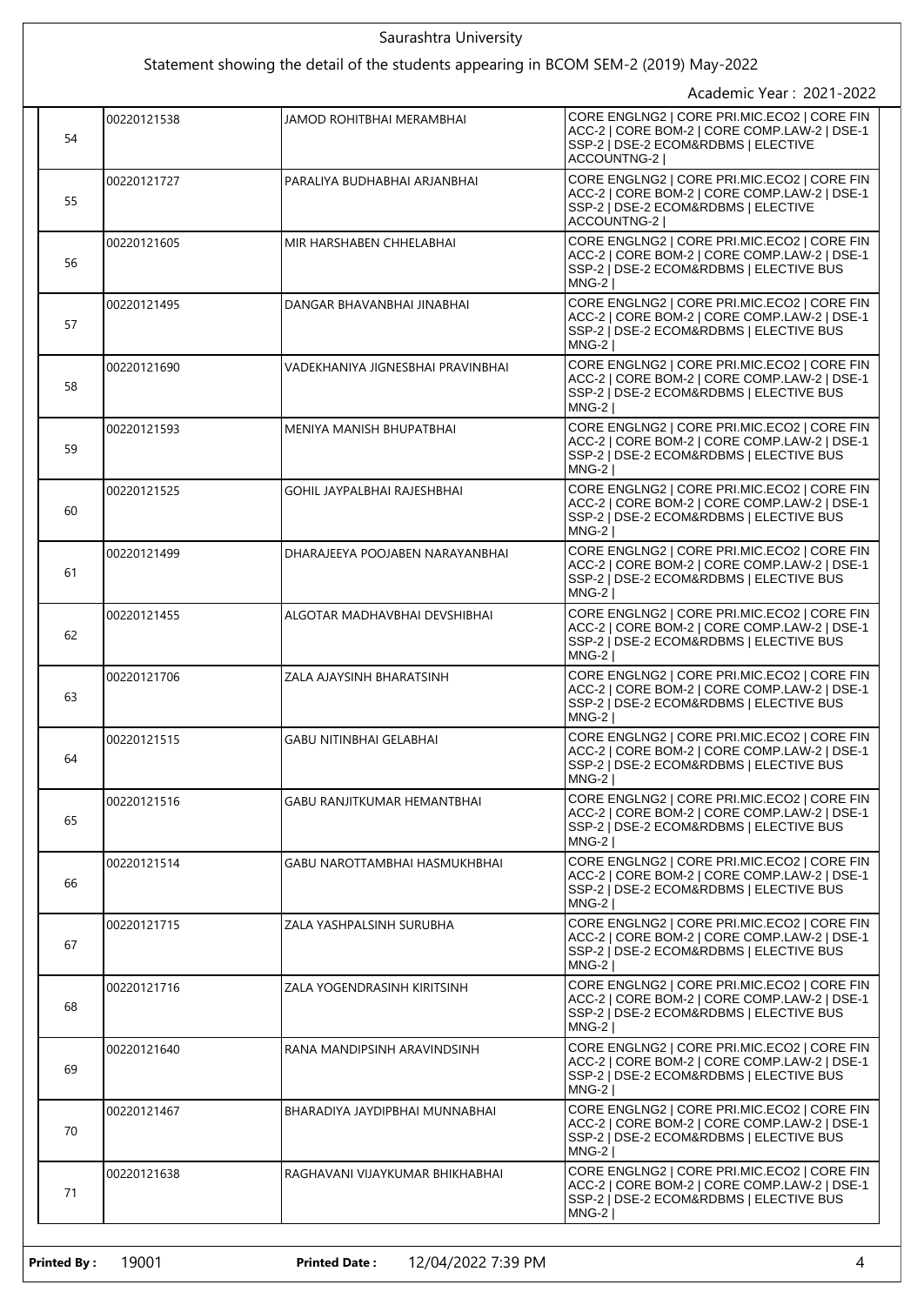|    |             | Saurashtra University                                                                |                                                                                                                                                          |
|----|-------------|--------------------------------------------------------------------------------------|----------------------------------------------------------------------------------------------------------------------------------------------------------|
|    |             | Statement showing the detail of the students appearing in BCOM SEM-2 (2019) May-2022 | Academic Year: 2021-2022                                                                                                                                 |
| 72 | 00220121506 | DHARJIYA LAXMIBEN SURESHBHAI                                                         | CORE ENGLNG2   CORE PRI.MIC.ECO2   CORE FIN<br>ACC-2   CORE BOM-2   CORE COMP.LAW-2   DSE-1<br>SSP-2   DSE-2 ECOM&RDBMS   ELECTIVE BUS<br><b>MNG-21</b>  |
| 73 | 00220121711 | ZALA JAYRAJSINH UPENDRASINH                                                          | CORE ENGLNG2   CORE PRI.MIC.ECO2   CORE FIN<br>ACC-2   CORE BOM-2   CORE COMP.LAW-2   DSE-1<br>SSP-2   DSE-2 ECOM&RDBMS   ELECTIVE BUS<br>$MNG-2$        |
| 74 | 00220121653 | ROJASARA ALPESHBHAI KANTEEBHAI                                                       | CORE ENGLNG2   CORE PRI.MIC.ECO2   CORE FIN<br>ACC-2   CORE BOM-2   CORE COMP.LAW-2   DSE-1<br>SSP-2   DSE-2 ECOM&RDBMS   ELECTIVE BUS<br>$MNG-2$        |
| 75 | 00220121577 | MAKAWANA RAHULKUMAR SHANKARBHAI                                                      | CORE ENGLNG2   CORE PRI.MIC.ECO2   CORE FIN<br>ACC-2   CORE BOM-2   CORE COMP.LAW-2   DSE-1<br>SSP-2   DSE-2 ECOM&RDBMS   ELECTIVE BUS<br><b>MNG-21</b>  |
| 76 | 00220121463 | <b>BAVALIYA VIPULBHAI MUKESHBHAI</b>                                                 | CORE ENGLNG2   CORE PRI.MIC.ECO2   CORE FIN<br>ACC-2   CORE BOM-2   CORE COMP.LAW-2   DSE-1<br>SSP-2   DSE-2 ECOM&RDBMS   ELECTIVE BUS<br>$MNG-2$        |
| 77 | 00220121456 | ALGOTAR MEHULBHAI VAGHABHAI                                                          | CORE ENGLNG2   CORE PRI.MIC.ECO2   CORE FIN<br>ACC-2   CORE BOM-2   CORE COMP.LAW-2   DSE-1<br>SSP-2   DSE-2 ECOM&RDBMS   ELECTIVE BUS<br>$MNG-2$        |
| 78 | 00220121679 | SOLANKI KARAN JAYESHBHAI                                                             | CORE ENGLNG2   CORE PRI.MIC.ECO2   CORE FIN<br>ACC-2   CORE BOM-2   CORE COMP.LAW-2   DSE-1<br>SSP-2   DSE-2 ECOM&RDBMS   ELECTIVE BUS<br>$MNG-2$        |
| 79 | 00220121606 | MIR NATHUBHAI RATABHAI                                                               | CORE ENGLNG2   CORE PRI.MIC.ECO2   CORE FIN<br>ACC-2   CORE BOM-2   CORE COMP.LAW-2   DSE-1<br>SSP-2   DSE-2 ECOM&RDBMS   ELECTIVE BUS<br>$MNG-2$        |
| 80 | 00220121513 | <b>GABU JAYDIP SELABHAI</b>                                                          | CORE ENGLNG2   CORE PRI.MIC.ECO2   CORE FIN<br>ACC-2   CORE BOM-2   CORE COMP.LAW-2   DSE-1<br>SSP-2   DSE-2 ECOM&RDBMS   ELECTIVE BUS<br>$MNG-2$        |
| 81 | 00220121549 | KALIYA RAVIBHAI DHIRUBHAI                                                            | CORE ENGLNG2   CORE PRI.MIC.ECO2   CORE FIN<br>ACC-2   CORE BOM-2   CORE COMP.LAW-2   DSE-1<br>SSP-2   DSE-2 ECOM&RDBMS   ELECTIVE BUS<br>MNG-2          |
| 82 | 00220121600 | METALIYA KINJALBEN CHHANABHAI                                                        | CORE ENGLNG2   CORE PRI.MIC.ECO2   CORE FIN<br>ACC-2   CORE BOM-2   CORE COMP.LAW-2   DSE-1<br>SSP-2   DSE-2 ECOM&RDBMS   ELECTIVE BUS<br><b>MNG-2  </b> |
| 83 | 00220121590 | MEMAKIYA ROHITBHAI BHUPATBHAI                                                        | CORE ENGLNG2   CORE PRI.MIC.ECO2   CORE FIN<br>ACC-2   CORE BOM-2   CORE COMP.LAW-2   DSE-1<br>SSP-2   DSE-2 ECOM&RDBMS   ELECTIVE BUS<br><b>MNG-21</b>  |
| 84 | 00220121569 | KUKADIYA GANESHBHAI VIRAMBHAI                                                        | CORE ENGLNG2   CORE PRI.MIC.ECO2   CORE FIN<br>ACC-2   CORE BOM-2   CORE COMP.LAW-2   DSE-1<br>SSP-2   DSE-2 ECOM&RDBMS   ELECTIVE BUS<br><b>MNG-21</b>  |
| 85 | 00220121570 | KUKADIYA HETALBEN JAYANTIBHAI                                                        | CORE ENGLNG2   CORE PRI.MIC.ECO2   CORE FIN<br>ACC-2   CORE BOM-2   CORE COMP.LAW-2   DSE-1<br>SSP-2   DSE-2 ECOM&RDBMS   ELECTIVE BUS<br><b>MNG-2  </b> |
| 86 | 00220121704 | VEGAD KALPESH MAHADEVBHAI                                                            | CORE ENGLNG2   CORE PRI.MIC.ECO2   CORE FIN<br>ACC-2   CORE BOM-2   CORE COMP.LAW-2   DSE-1<br>SSP-2   DSE-2 ECOM&RDBMS   ELECTIVE BUS<br><b>MNG-21</b>  |
| 87 | 00220121612 | NAKIYA VIJAY BUDHABHAI                                                               | CORE ENGLNG2   CORE PRI.MIC.ECO2   CORE FIN<br>ACC-2   CORE BOM-2   CORE COMP.LAW-2   DSE-1<br>SSP-2   DSE-2 ECOM&RDBMS   ELECTIVE BUS<br>$MNG-2$        |
| 88 | 00220121568 | KOTHARIYA JAYPAL NANJIBHAI                                                           | CORE ENGLNG2   CORE PRI.MIC.ECO2   CORE FIN<br>ACC-2   CORE BOM-2   CORE COMP.LAW-2   DSE-1<br>SSP-2   DSE-2 ECOM&RDBMS   ELECTIVE BUS<br><b>MNG-2  </b> |
| 89 | 00220121509 | DODIYA KARANSINH DILIPSINH                                                           | CORE ENGLNG2   CORE PRI.MIC.ECO2   CORE FIN<br>ACC-2   CORE BOM-2   CORE COMP.LAW-2   DSE-1<br>SSP-2   DSE-2 ECOM&RDBMS   ELECTIVE BUS<br><b>MNG-21</b>  |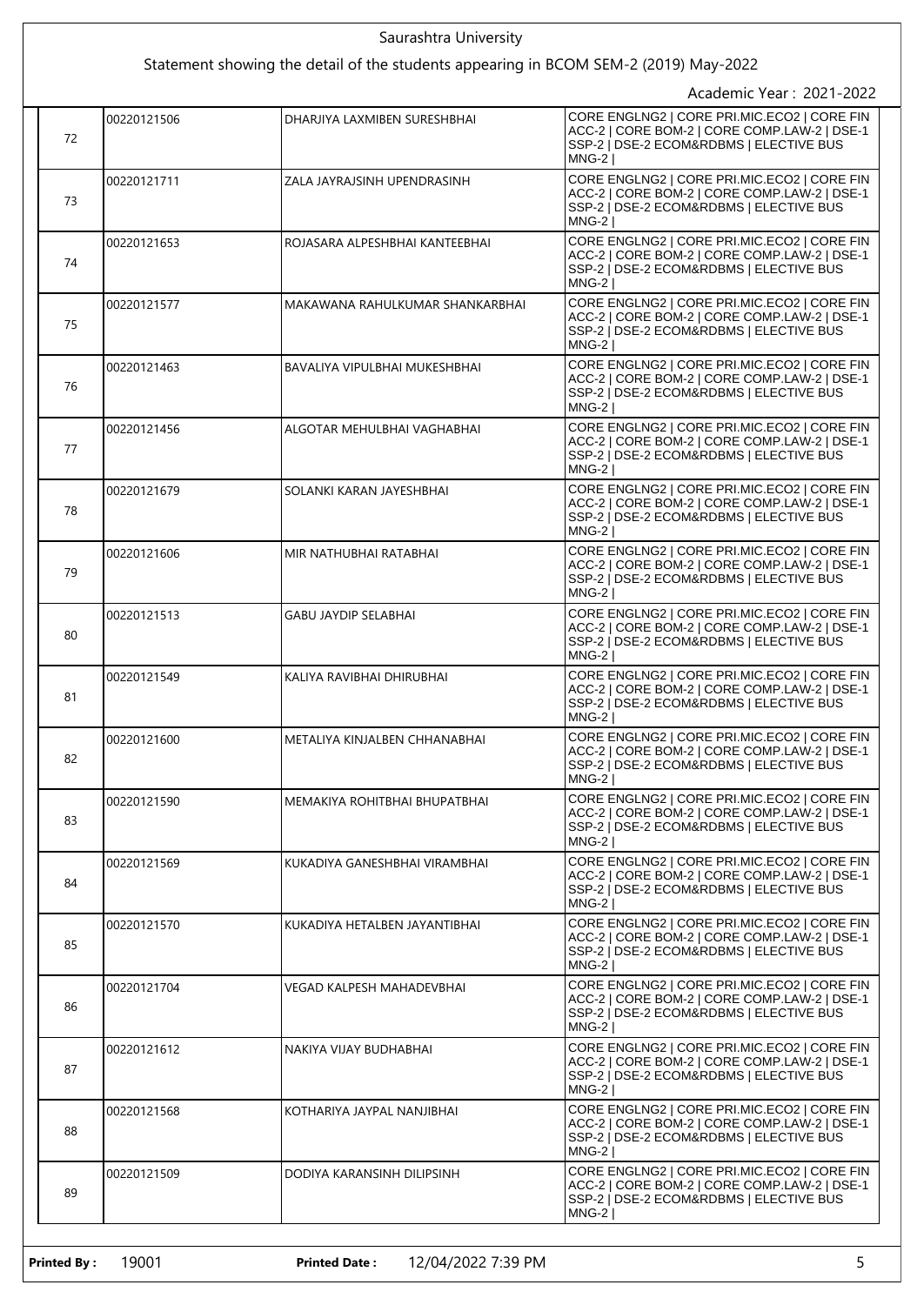| Saurashtra University                                                                                            |             |                                    |                                                                                                                                                                |  |
|------------------------------------------------------------------------------------------------------------------|-------------|------------------------------------|----------------------------------------------------------------------------------------------------------------------------------------------------------------|--|
| Statement showing the detail of the students appearing in BCOM SEM-2 (2019) May-2022<br>Academic Year: 2021-2022 |             |                                    |                                                                                                                                                                |  |
| 90                                                                                                               | 00220121702 | VATUKIYA KETANBHAI GHANSHYAMBHAI   | CORE ENGLNG2   CORE PRI.MIC.ECO2   CORE FIN<br>ACC-2   CORE BOM-2   CORE COMP.LAW-2   DSE-1<br>SSP-2   DSE-2 ECOM&RDBMS   ELECTIVE BUS<br>$MNG-2$              |  |
| 91                                                                                                               | 00220121642 | RANA MEGHABA RAMDEVSINH            | CORE ENGLNG2   CORE PRI.MIC.ECO2   CORE FIN<br>ACC-2   CORE BOM-2   CORE COMP.LAW-2   DSE-1<br>SSP-2   DSE-2 ECOM&RDBMS   ELECTIVE BUS<br>$MNG-2$              |  |
| 92                                                                                                               | 00220121613 | NAKIYA YOGESHBHAI GOVINDBHAI       | CORE ENGLNG2   CORE PRI.MIC.ECO2   CORE FIN<br>ACC-2   CORE BOM-2   CORE COMP.LAW-2   DSE-1<br>SSP-2   DSE-2 ECOM&RDBMS   ELECTIVE BUS<br>$MNG-2$              |  |
| 93                                                                                                               | 00220121645 | RANA URVASHIBA GAJENDRSINH         | CORE ENGLNG2   CORE PRI.MIC.ECO2   CORE FIN<br>ACC-2   CORE BOM-2   CORE COMP.LAW-2   DSE-1<br>SSP-2   DSE-2 ECOM&RDBMS   ELECTIVE BUS<br>$MNG-2$              |  |
| 94                                                                                                               | 00220121603 | METALIYA RADHIKABEN KANTIBHAI      | CORE ENGLNG2   CORE PRI.MIC.ECO2   CORE FIN<br>ACC-2   CORE BOM-2   CORE COMP.LAW-2   DSE-1<br>SSP-2   DSE-2 ECOM&RDBMS   ELECTIVE BUS<br><b>MNG-21</b>        |  |
| 95                                                                                                               | 00220121505 | DHARJIYA ARTIBEN JEMABHAI          | CORE ENGLNG2   CORE PRI.MIC.ECO2   CORE FIN<br>ACC-2   CORE BOM-2   CORE COMP.LAW-2   DSE-1<br>SSP-2   DSE-2 ECOM&RDBMS   ELECTIVE BUS<br>$MNG-2$              |  |
| 96                                                                                                               | 00220121723 | CHIHALA VANRAJBHAI DILIPBHAI       | CORE ENGLNG2   CORE PRI.MIC.ECO2   CORE FIN<br>ACC-2   CORE BOM-2   CORE COMP.LAW-2   DSE-1<br>SSP-2   DSE-2 ECOM&RDBMS   ELECTIVE BUS<br><b>MNG-21</b>        |  |
| 97                                                                                                               | 00220121508 | DHARJIYA PRAVINBHAI MANSUKHBHAI    | CORE ENGLNG2   CORE PRI.MIC.ECO2   CORE FIN<br>ACC-2   CORE BOM-2   CORE COMP.LAW-2   DSE-1<br>SSP-2   DSE-2 ECOM&RDBMS   ELECTIVE BUS<br>$MNG-2$              |  |
| 98                                                                                                               | 00220121530 | IORIYA SANDIP RAMJIBHAI            | CORE ENGLNG2   CORE PRI.MIC.ECO2   CORE FIN<br>ACC-2   CORE BOM-2   CORE COMP.LAW-2   DSE-1<br>SSP-2   DSE-2 ECOM&RDBMS   ELECTIVE BUS<br>$MNG-2$              |  |
| 99                                                                                                               | 00220121528 | <b>GOYAL HARESHBHAI CHATURBHAI</b> | CORE ENGLNG2   CORE PRI.MIC.ECO2   CORE FIN<br>ACC-2   CORE BOM-2   CORE COMP.LAW-2   DSE-1<br>SSP-2   DSE-2 ECOM&RDBMS   ELECTIVE BUS<br>MNG-2                |  |
| 100                                                                                                              | 00220121537 | JAMOD RANJIT ARJANBHAI             | CORE ENGLNG2   CORE PRI.MIC.ECO2   CORE FIN<br>ACC-2   CORE BOM-2   CORE COMP.LAW-2   DSE-1<br>SSP-2   DSE-2 ECOM&RDBMS   ELECTIVE BUS<br><b>MNG-21</b>        |  |
| 101                                                                                                              | 00220121532 | JADAV RONAKBHAI GHANSHYAMBHAI      | CORE ENGLNG2   CORE PRI.MIC.ECO2   CORE FIN<br>ACC-2   CORE BOM-2   CORE COMP.LAW-2   DSE-1<br>SSP-2   DSE-2 ECOM&RDBMS   ELECTIVE BUS<br>$MNG-2$              |  |
| 102                                                                                                              | 00220121497 | DASADIYA SAGAR BALVANTBHAI         | CORE ENGLNG2   CORE PRI.MIC.ECO2   CORE FIN<br>ACC-2   CORE BOM-2   CORE COMP.LAW-2   DSE-1<br>SSP-2   DSE-2 ECOM&RDBMS   ELECTIVE BUS<br>$MNG-2$              |  |
| 103                                                                                                              | 00220121501 | DHARAJIYA BHAGIRATHBHAI PRATAPBHAI | CORE ENGLNG2   CORE PRI.MIC.ECO2   CORE FIN<br>ACC-2   CORE BOM-2   CORE COMP.LAW-2   DSE-1<br>SSP-2   DSE-2 ECOM&RDBMS   ELECTIVE BUS<br>$MNG-2$              |  |
| 104                                                                                                              | 00220121677 | SINDHAV DEVABHAI HARIBHAI          | CORE ENGLNG2   CORE PRI.MIC.ECO2   CORE FIN<br>ACC-2   CORE BOM-2   CORE COMP.LAW-2   DSE-1<br>SSP-2   DSE-2 ENTREPRN-2   ELECTIVE COMP SCI-<br>2 <sub>1</sub> |  |
| 105                                                                                                              | 00220121524 | GOHIL DIVYARAJSINH DILIPSINH       | CORE ENGLNG2   CORE PRI.MIC.ECO2   CORE FIN<br>ACC-2   CORE BOM-2   CORE COMP.LAW-2   DSE-1<br>SSP-2   DSE-2 ENTREPRN-2   ELECTIVE COMP SCI-<br>2              |  |
| 106                                                                                                              | 00220121521 | GHUGHLIYA DHAVAL TARUNBHAI         | CORE ENGLNG2   CORE PRI.MIC.ECO2   CORE FIN<br>ACC-2   CORE BOM-2   CORE COMP.LAW-2   DSE-1<br>SSP-2   DSE-2 ENTREPRN-2   ELECTIVE COMP SCI-<br>2              |  |
| 107                                                                                                              | 00220121639 | RANA JASPALSINH INDRASINH          | CORE ENGLNG2   CORE PRI.MIC.ECO2   CORE FIN<br>ACC-2   CORE BOM-2   CORE COMP.LAW-2   DSE-1<br>SSP-2   DSE-2 ENTREPRN-2   ELECTIVE COMP SCI-<br>2              |  |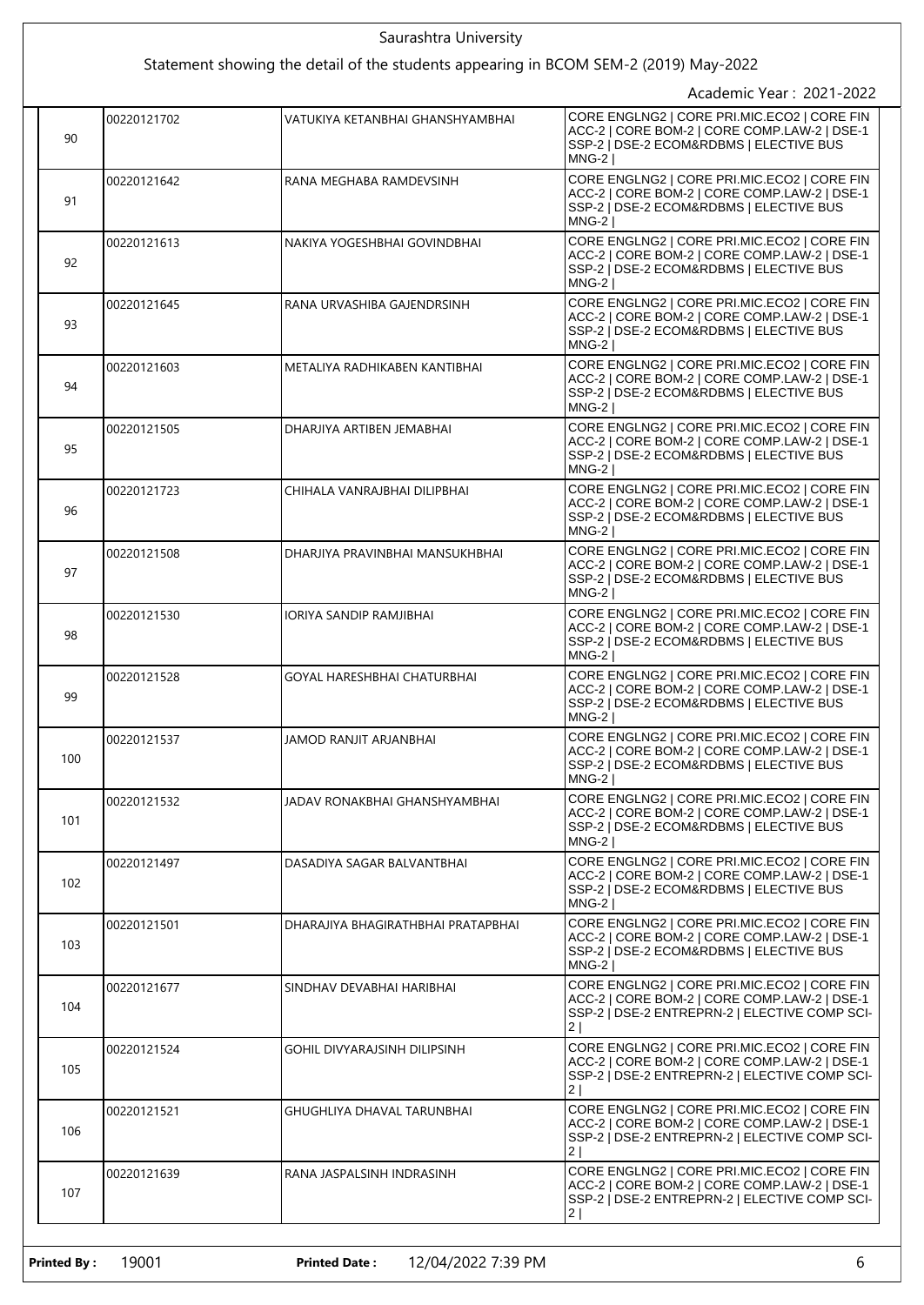|     |             | Saurashtra University                                                                |                                                                                                                                                    |
|-----|-------------|--------------------------------------------------------------------------------------|----------------------------------------------------------------------------------------------------------------------------------------------------|
|     |             | Statement showing the detail of the students appearing in BCOM SEM-2 (2019) May-2022 | Academic Year: 2021-2022                                                                                                                           |
| 108 | 00220121630 | PARNALIYA DIPAKBHAI SURESHBHAI                                                       | CORE ENGLNG2   CORE PRI.MIC.ECO2   CORE FIN<br>ACC-2   CORE BOM-2   CORE COMP.LAW-2   DSE-1<br>SSP-2   DSE-2 ENTREPRN-2   ELECTIVE COMP SCI-<br> 2 |
| 109 | 00220121601 | METALIYA KIRANBHAI CHANDUBHAI                                                        | CORE ENGLNG2   CORE PRI.MIC.ECO2   CORE FIN<br>ACC-2   CORE BOM-2   CORE COMP.LAW-2   DSE-1<br>SSP-2   DSE-2 ENTREPRN-2   ELECTIVE COMP SCI-<br> 2 |
| 110 | 00220121459 | BARAIYA DHARMESHBHAI BABUBHAI                                                        | CORE ENGLNG2   CORE PRI.MIC.ECO2   CORE FIN<br>ACC-2   CORE BOM-2   CORE COMP.LAW-2   DSE-1<br>SSP-2   DSE-2 ENTREPRN-2   ELECTIVE COMP SCI-<br> 2 |
| 111 | 00220121656 | ROKIYA VISHALKUMAR ARVINDBHAI                                                        | CORE ENGLNG2   CORE PRI.MIC.ECO2   CORE FIN<br>ACC-2   CORE BOM-2   CORE COMP.LAW-2   DSE-1<br>SSP-2   DSE-2 ENTREPRN-2   ELECTIVE COMP SCI-<br> 2 |
| 112 | 00220121543 | KALIYA HARDEVBHAI BALDEVBHAI                                                         | CORE ENGLNG2   CORE PRI.MIC.ECO2   CORE FIN<br>ACC-2   CORE BOM-2   CORE COMP.LAW-2   DSE-1<br>SSP-2   DSE-2 ENTREPRN-2   ELECTIVE COMP SCI-<br> 2 |
| 113 | 00220121644 | RANA SURPALSINH BAHADURSINH                                                          | CORE ENGLNG2   CORE PRI.MIC.ECO2   CORE FIN<br>ACC-2   CORE BOM-2   CORE COMP.LAW-2   DSE-1<br>SSP-2   DSE-2 ENTREPRN-2   ELECTIVE COMP SCI-<br> 2 |
| 114 | 00220121618 | PARALIYA MAHENDRA PARSOTAMBHAI                                                       | CORE ENGLNG2   CORE PRI.MIC.ECO2   CORE FIN<br>ACC-2   CORE BOM-2   CORE COMP.LAW-2   DSE-1<br>SSP-2   DSE-2 ENTREPRN-2   ELECTIVE COMP SCI-<br> 2 |
| 115 | 00220121616 | PANDYANI BHAVESHBHAI MAHESHBHAI                                                      | CORE ENGLNG2   CORE PRI.MIC.ECO2   CORE FIN<br>ACC-2   CORE BOM-2   CORE COMP.LAW-2   DSE-1<br>SSP-2   DSE-2 ENTREPRN-2   ELECTIVE COMP SCI-<br> 2 |
| 116 | 00220121562 | KAVETHIYA VIJAY CHANDUBHAI                                                           | CORE ENGLNG2   CORE PRI.MIC.ECO2   CORE FIN<br>ACC-2   CORE BOM-2   CORE COMP.LAW-2   DSE-1<br>SSP-2   DSE-2 ENTREPRN-2   ELECTIVE COMP SCI-<br>21 |
| 117 | 00220121475 | BINHARIJ ARMANBIN AMARBINBHAI                                                        | CORE ENGLNG2   CORE PRI.MIC.ECO2   CORE FIN<br>ACC-2   CORE BOM-2   CORE COMP.LAW-2   DSE-1<br>SSP-2   DSE-2 ENTREPRN-2   ELECTIVE COMP SCI-<br>2  |
| 118 | 00220121650 | RATHOD ANITABEN DINESHBHAI                                                           | CORE ENGLNG2   CORE PRI.MIC.ECO2   CORE FIN<br>ACC-2   CORE BOM-2   CORE COMP.LAW-2   DSE-1<br>SSP-2   DSE-2 ENTREPRN-2   ELECTIVE COMP SCI-<br> 2 |
| 119 | 00220121730 | MAKRANI JAVED .                                                                      | CORE ENGLNG2   CORE PRI.MIC.ECO2   CORE FIN<br>ACC-2   CORE BOM-2   CORE COMP.LAW-2   DSE-1<br>SSP-2   DSE-2 ENTREPRN-2   ELECTIVE COMP SCI-<br> 2 |
| 120 | 00220121451 | ADALJA AKASHBHAI DILIPBHAI                                                           | CORE ENGLNG2   CORE PRI.MIC.ECO2   CORE FIN<br>ACC-2   CORE BOM-2   CORE COMP.LAW-2   DSE-1<br>SSP-2   DSE-2 ENTREPRN-2   ELECTIVE COMP SCI-<br> 2 |
| 121 | 00220121587 | <b>MARU HIREN KISHANBHAI</b>                                                         | CORE ENGLNG2   CORE PRI.MIC.ECO2   CORE FIN<br>ACC-2   CORE BOM-2   CORE COMP.LAW-2   DSE-1<br>SSP-2   DSE-2 ENTREPRN-2   ELECTIVE COMP SCI-<br> 2 |
| 122 | 00220121678 | SINDHAV PRAVINBHAI GELABHAI                                                          | CORE ENGLNG2   CORE PRI.MIC.ECO2   CORE FIN<br>ACC-2   CORE BOM-2   CORE COMP.LAW-2   DSE-1<br>SSP-2   DSE-2 ENTREPRN-2   ELECTIVE COMP SCI-<br> 2 |
| 123 | 00220121622 | PARAMAR AJAYKUMAR VIRABHAI                                                           | CORE ENGLNG2   CORE PRI.MIC.ECO2   CORE FIN<br>ACC-2   CORE BOM-2   CORE COMP.LAW-2   DSE-1<br>SSP-2   DSE-2 ENTREPRN-2   ELECTIVE COMP SCI-<br> 2 |
| 124 | 00220121636 | PATEL PARTHIV KISHORBHAI                                                             | CORE ENGLNG2   CORE PRI.MIC.ECO2   CORE FIN<br>ACC-2   CORE BOM-2   CORE COMP.LAW-2   DSE-1<br>SSP-2   DSE-2 ENTREPRN-2   ELECTIVE COMP SCI-<br> 2 |
| 125 | 00220121512 | GABU DHARMENDRABHAI RAMESHBHAI                                                       | CORE ENGLNG2   CORE PRI.MIC.ECO2   CORE FIN<br>ACC-2   CORE BOM-2   CORE COMP.LAW-2   DSE-1<br>SSP-2   DSE-2 ENTREPRN-2   ELECTIVE COMP SCI-<br> 2 |

**Printed By :** 19001 **Printed Date :** 12/04/2022 7:39 PM 7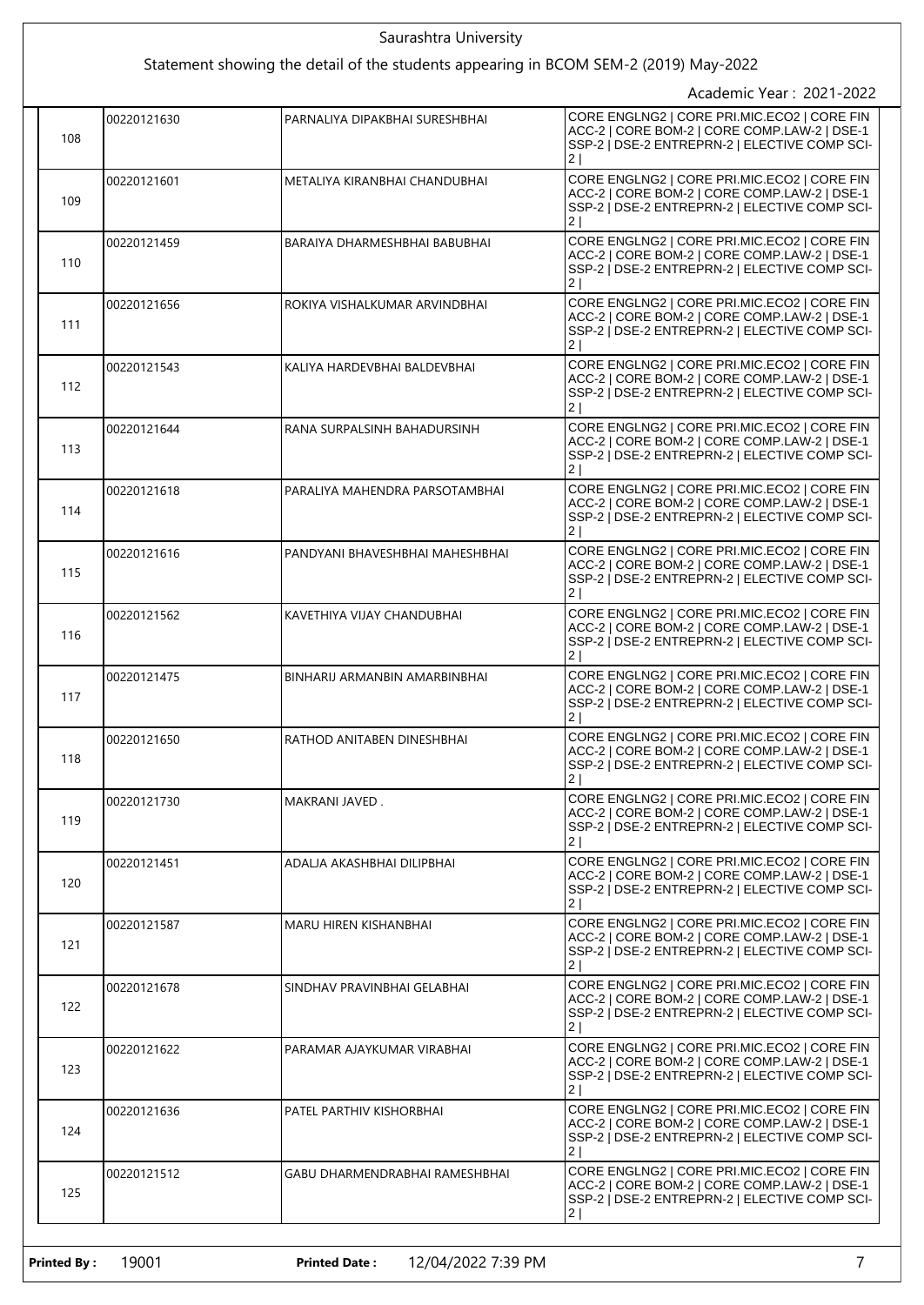|     |             | Saurashtra University                                                                |                                                                                                                                                                |
|-----|-------------|--------------------------------------------------------------------------------------|----------------------------------------------------------------------------------------------------------------------------------------------------------------|
|     |             | Statement showing the detail of the students appearing in BCOM SEM-2 (2019) May-2022 | Academic Year: 2021-2022                                                                                                                                       |
| 126 | 00220121493 | DABHI MANOJKUMAR RANCHHODBHAI                                                        | CORE ENGLNG2   CORE PRI.MIC.ECO2   CORE FIN<br>ACC-2   CORE BOM-2   CORE COMP.LAW-2   DSE-1<br>SSP-2   DSE-2 ENTREPRN-2   ELECTIVE COMP SCI-<br>2 <sub>1</sub> |
| 127 | 00220121604 | MINAPARA FARUKBHAI ABHARAMBHAI                                                       | CORE ENGLNG2   CORE PRI.MIC.ECO2   CORE FIN<br>ACC-2   CORE BOM-2   CORE COMP.LAW-2   DSE-1<br>SSP-2   DSE-2 ENTREPRN-2   ELECTIVE COMP SCI-<br> 2             |
| 128 | 00220121629 | PARMAR VISHVJITSINH AJITSINH                                                         | CORE ENGLNG2   CORE PRI.MIC.ECO2   CORE FIN<br>ACC-2   CORE BOM-2   CORE COMP.LAW-2   DSE-1<br>SSP-2   DSE-2 ENTREPRN-2   ELECTIVE COMP SCI-<br> 2             |
| 129 | 00220121545 | KALIYA JIGNESHBHAI SURESHBHAI                                                        | CORE ENGLNG2   CORE PRI.MIC.ECO2   CORE FIN<br>ACC-2   CORE BOM-2   CORE COMP.LAW-2   DSE-1<br>SSP-2   DSE-2 ENTREPRN-2   ELECTIVE COMP SCI-<br> 2             |
| 130 | 00220121580 | MAKWANA ANKIT NARESHBHAI                                                             | CORE ENGLNG2   CORE PRI.MIC.ECO2   CORE FIN<br>ACC-2   CORE BOM-2   CORE COMP.LAW-2   DSE-1<br>SSP-2   DSE-2 ENTREPRN-2   ELECTIVE COMP SCI-<br> 2             |
| 131 | 00220121705 | VORA RAHULBHAI KISHORBHAI                                                            | CORE ENGLNG2   CORE PRI.MIC.ECO2   CORE FIN<br>ACC-2   CORE BOM-2   CORE COMP.LAW-2   DSE-1<br>SSP-2   DSE-2 ENTREPRN-2   ELECTIVE COMP SCI-<br> 2             |
| 132 | 00220121631 | PARNALIYA PARTHIKBHAI RAJESHBHAI                                                     | CORE ENGLNG2   CORE PRI.MIC.ECO2   CORE FIN<br>ACC-2   CORE BOM-2   CORE COMP.LAW-2   DSE-1<br>SSP-2   DSE-2 ENTREPRN-2   ELECTIVE COMP SCI-<br> 2             |
| 133 | 00220121652 | RETHALIYA PIYUSHBHAI AMRUTBHAI                                                       | CORE ENGLNG2   CORE PRI.MIC.ECO2   CORE FIN<br>ACC-2   CORE BOM-2   CORE COMP.LAW-2   DSE-1<br>SSP-2   DSE-2 ENTREPRN-2   ELECTIVE COMP SCI-<br> 2             |
| 134 | 00220121663 | SALAIYA BHAVESHKUMAR MANSUKHBHAI                                                     | CORE ENGLNG2   CORE PRI.MIC.ECO2   CORE FIN<br>ACC-2   CORE BOM-2   CORE COMP.LAW-2   DSE-1<br>SSP-2   DSE-2 ENTREPRN-2   ELECTIVE COMP SCI-<br>21             |
| 135 | 00220121671 | SARODIYA YASHKUMAR ISHWARBHAI                                                        | CORE ENGLNG2   CORE PRI.MIC.ECO2   CORE FIN<br>ACC-2   CORE BOM-2   CORE COMP.LAW-2   DSE-1<br>SSP-2   DSE-2 ENTREPRN-2   ELECTIVE COMP SCI-<br>2              |
| 136 | 00220121597 | MER ALPESHBHAI DHUDABHAI                                                             | CORE ENGLNG2   CORE PRI.MIC.ECO2   CORE FIN<br>ACC-2   CORE BOM-2   CORE COMP.LAW-2   DSE-1<br>SSP-2   DSE-2 ENTREPRN-2   ELECTIVE COMP SCI-<br> 2             |
| 137 | 00220121617 | PARALIYA JAYPALBHAI BHARATBHAI                                                       | CORE ENGLNG2   CORE PRI.MIC.ECO2   CORE FIN<br>ACC-2   CORE BOM-2   CORE COMP.LAW-2   DSE-1<br>SSP-2   DSE-2 ENTREPRN-2   ELECTIVE COMP SCI-<br> 2             |
| 138 | 00220121714 | ZALA URVISHABA ANOPSINH                                                              | CORE ENGLNG2   CORE PRI.MIC.ECO2   CORE FIN<br>ACC-2   CORE BOM-2   CORE COMP.LAW-2   DSE-1<br>SSP-2   DSE-2 ENTREPRN-2   ELECTIVE COMP SCI-<br> 2             |
| 139 | 00220121683 | SOLANKI TULSHIBEN PRAVINBHAI                                                         | CORE ENGLNG2   CORE PRI.MIC.ECO2   CORE FIN<br>ACC-2   CORE BOM-2   CORE COMP.LAW-2   DSE-1<br>SSP-2   DSE-2 ENTREPRN-2   ELECTIVE COMP SCI-<br> 2             |
| 140 | 00220121573 | LIMBADIYA JAYDIPKUMAR SHAMJIBHAI                                                     | CORE ENGLNG2   CORE PRI.MIC.ECO2   CORE FIN<br>ACC-2   CORE BOM-2   CORE COMP.LAW-2   DSE-1<br>SSP-2   DSE-2 ENTREPRN-2   ELECTIVE COMP SCI-<br> 2             |
| 141 | 00220121566 | KHER SANDIPBHAI HARIBHAI                                                             | CORE ENGLNG2   CORE PRI.MIC.ECO2   CORE FIN<br>ACC-2   CORE BOM-2   CORE COMP.LAW-2   DSE-1<br>SSP-2   DSE-2 ENTREPRN-2   ELECTIVE COMP SCI-<br> 2             |
| 142 | 00220121689 | UPALA VISHARGKUMAR HITESHKUMAR                                                       | CORE ENGLNG2   CORE PRI.MIC.ECO2   CORE FIN<br>ACC-2   CORE BOM-2   CORE COMP.LAW-2   DSE-1<br>SSP-2   DSE-2 ENTREPRN-2   ELECTIVE COMP SCI-<br> 2             |
| 143 | 00220121691 | VAGHELA MEETKUMAR KISHORBHAI                                                         | CORE ENGLNG2   CORE PRI.MIC.ECO2   CORE FIN<br>ACC-2   CORE BOM-2   CORE COMP.LAW-2   DSE-1<br>SSP-2   DSE-2 ENTREPRN-2   ELECTIVE COMP SCI-<br> 2             |